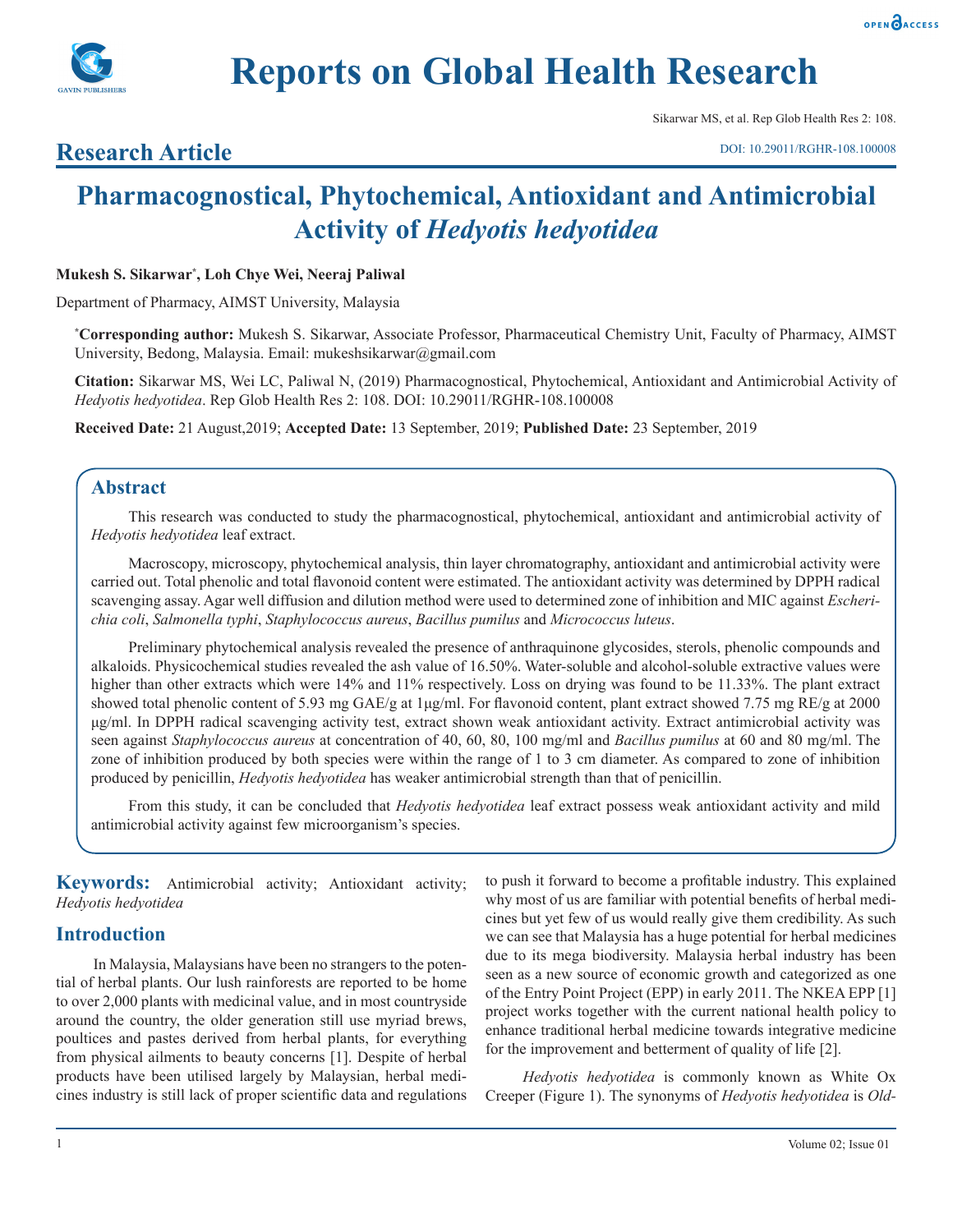*enlandia hedyotidea*. In Chinese, it is known as niu bai teng (牛白 藤). The classification of *Hedyotis hedyotidea* is as follows:



**Figure 1:** *Hedyotis hedyotidea* collected from Gurun, Kedah.

| Kingdom        |                      | Plantae             |
|----------------|----------------------|---------------------|
| Order          | ٠                    | Gentianales         |
| Family         |                      | Rubiaceae           |
| Subfamily      | $\ddot{\phantom{a}}$ | Rubioideae          |
| Genus          | $\ddot{\phantom{a}}$ | Hedyotis            |
| <b>Species</b> |                      | Hedyotis hedyotidea |

*Hedyotis hedyotidea* can grow to height of 10 to 45 cm. It needs full sunlight or partial shade in hot areas. Its germination time is two or three weeks. It also needs moist soil with pH 5.0 to 6.0. *Hedyotis hedyotidea* needs regular watering throughout its growth.

*Hedyotis hedyotidea* has been traditionally used for the treatment of arthritis, cold, cough, gastro-enteritis, headstroke, etc. But few studies have screened the active compounds from extracts of *H. hedyotidea*. Chen JC, et al. (2015) studied the chemical constituents from stems of *Hedyotis hedyotidea* and their immunosuppressive activity. Eleven compounds were obtained and identified as vomifoliol, betulonic acid, betulinic acid, betulin, 3-epi-betulinic acid, ursolic acid, β-sitosterol, stigmast-4-en-3 one, 7β-hydroxysitosterol, (3β,7β) -7 methoxystigmast-5-en-3-ol and morindacin [3].

Xiao Ping Hu, et al. (2011) reported five new anthraquinone glycosides, hedanthrosides and two new iridoid glycosides, hediridosides, along with two known anthraquinones and four known iridoids from the stems of *Hedyotis hedyotidea* (DC.) [4].

*Hedyotis hedyotidea* has been used in traditional Chinese medicine for the treatment of autoimmune diseases. Also, it possesses other pharmacological activities, including anti-tumor, anti-

viral, anti-inflammatory, and anti-atherosclerotic plaque activities [5]. Until now there wasn't much research done on *Hedyotis hedyotidea*, so study conducted to explore this plant antioxidant and antimicrobial potential.

### **Materials and Methods**

Plant of study which is *Hedyotis hedyotidea* was collected in 14 October 2018 from Gurun, Kedah, Malaysia. The leaves were collected and dried in the oven for five days at 45<sup>º</sup> C in hot air oven. After the leaves were completely dried and blended into fine powder. Powder was passed through sieve No. 40 (420 micrometer) to ensure that the powder particle size is uniform.

Herbarium voucher specimen of *Hedyotis hedyotidea* was prepared using standard procedure and then submitted to Faculty of Pharmacy of AIMST University, Malaysia.

The selected plant was examined for its macroscopy study like shape, texture, colour, surface, and other macroscopic characteristics.

In microscopic study, leaf of the selected plant and its powder were studied for various microchemical test and microscopical parameters using standard methods.

In physicochemical analysis, extractive values with different solvents, loss on drying, total ash value, foreign organic matter, fluorescence analysis and thin layer chromatography was carried out using the procedures mentioned in reference text.

Extraction was done by using Soxhlet extraction. After extraction, the solvent was removed by using rota vapour and dried extract was preserved for further studies.

Phytochemical Screening of the plant extract was carried out to detect various phytochemicals present in plant by following reference methods as cited in pharmacopoeial standards.

#### **Total Phenolic Content**

Several dilutions of standard gallic acid were prepared which include, 1, 2, 4, 6 and 8 μg/ml. The total phenolic contents of the ethanolic extracts of sample were estimated by using the Folin-Ciocalteu reagent and 2.5% sodium carbonate. After serial dilution, 200 μl of FC reagent and 4ml of 2.5% sodium carbonate solution were added to 200 μl of various concentration of gallic acid. The samples were incubated at room temperature for an hour. The absorbance of each concentration was measured at 750 nm using UV spectrophotometer and subsequent calibration curve was constructed. For the extract sample procedure was followed like gallic acid preparation.

Phenolic content was determined for ethanolic leaves extract by using the formula,

Total Phenolic Content,  $C = (A/B)$  x dilution factor, where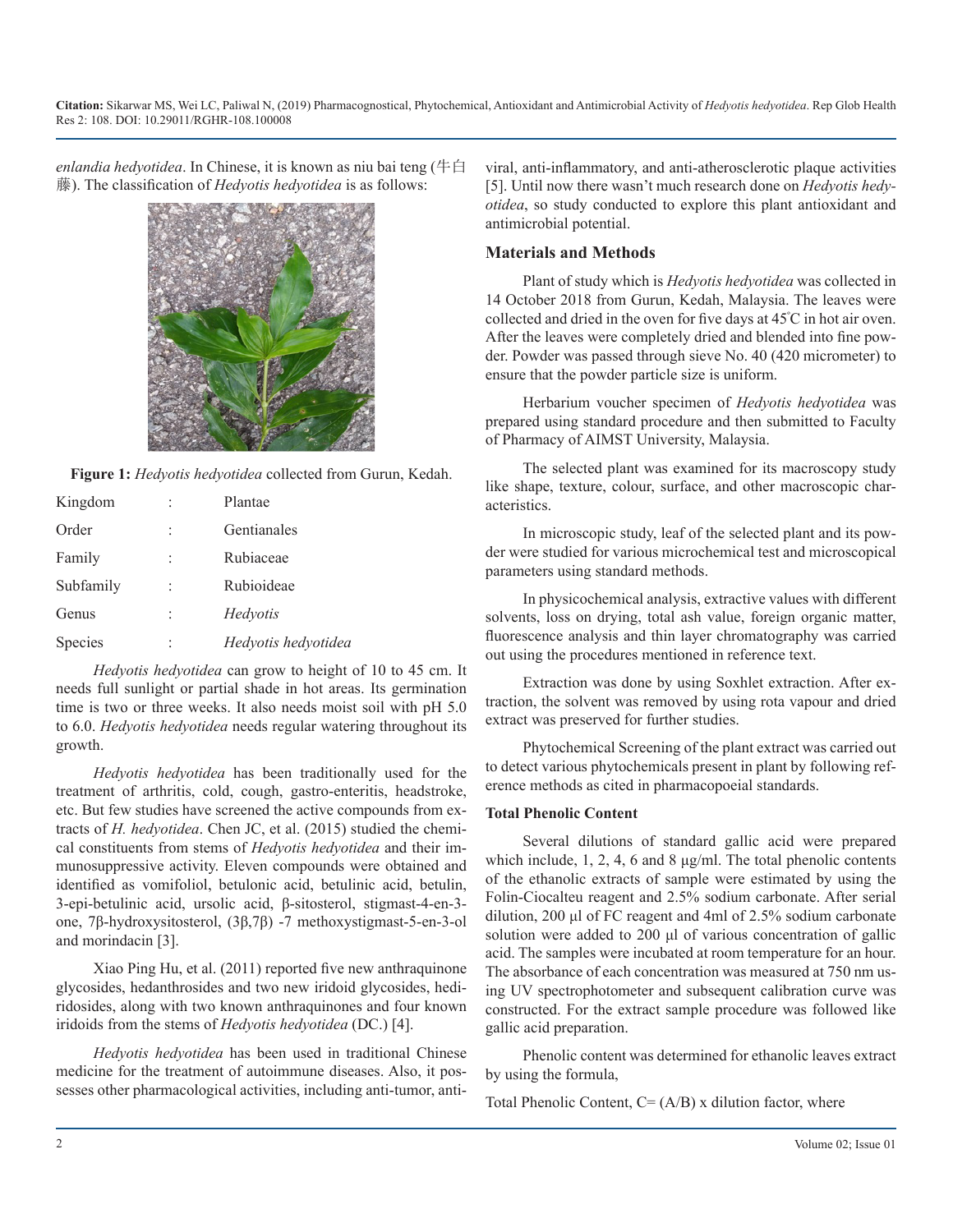$C$ = expressed as mg GAE/g dry weight of the extract

A= the equivalent concentration of gallic acid established from calibration curve (mg)

B= dry weight of the extract (grams)

#### **Total Flavonoid Content**

Rutin was used as standard stock solution. Serial dilution was performed from stock solution to form different concentration of 5, 10, 20, 40, 60, 100, 200 and 300 μg/ml. 0.5 ml of various concentration of rutin solution, 1.5 ml 95% ethanol, 0.1 ml of 10% AlCl, solution, 0.1 ml of 1M potassium acetate solution and 2.8 ml of distilled water were added to respective test tubes. All tubes were incubated at room temperature for an hour. After incubation, absorbance of various concentration of rutin solution and ethanolic extract were determined at maximum wavelength of 415 nm. Calibration curve was constructed. For the extract sample procedure was followed like rutin preparation. Flavonoid content was calculated as follow:

Total Flavonoid content,  $C = (A/B)$  x dilution factor, where,

 $C=$  expressed as mg RE/g dry weight of extract

A= the equivalent concentration of rutin established from the calibration curve (mg)

B= dry weight of extract (grams)

#### **DPPH (1,1-Diphenyl-2-picryl hydrazyl) Radical Scavenging Assay**

In DPPH assay, butylated hydroxytoluene (BHT) was used as standard stock solution. Serial dilution was made from the stock solution to make various concentration of 10, 20, 40, 60, 80, 100, 120, 140, 250, 300, 350 and 400 μg/ml respectively. The DPPH scavenging activity of the sample was estimated using 0.1 mM DPPH reagent by dissolving 3.94 mg of DPPH into 100 ml of 95% ethanol. Then, to 2.5 ml of each of the concentration of BHT solution, 3 ml of DPPH reagent was added.

As for the extract sample, stock solution was prepared similar to BHT preparation. Serial dilution was made into various concentration which include 10, 20, 40, 60, 80, 100, 120, 140, and 5000 μg/ml. Similarly, to 2.5 ml of each of the concentration of ethanolic leaves extract solution, 3 ml of DPPH reagent was added. Control solutions were prepared by adding 2.5 ml of 95% ethanol and 3 ml of DPPH reagent. All the test tubes were shaken well and incubated in dark for 30 minutes. Absorbance for both BHT and ethanolic leaves extract were determined by using wavelength of 518 nm in UV spectrophotometer and calibration curve was constructed. Antioxidant activity usually expressed as  $IC_{50}$  which can be calculated from standard graph plotted. Percentage scavenging activity of ethanolic extract can be calculated as follow:

Percentage scavenging activity=  $[(Ac-As)/Ac] \times 100$ , where,

Ac= absorbance of control reaction

As= absorbance of extract samples

#### **Antimicrobial Study**

#### **Agar well diffusion method**

In this study, 6 species of microorganisms were tested against *Hedyotis hedyotidea* leaf extract, which were *Escherichia coli*, *Pseudomonas aeruginosa*, *Salmonella typhi*, *Staphylococcus aureus*, *Bacillus pumilus* and *Micrococcus luteus*. These microorganisms were inoculated into sterile nutrient broth (100 ml each) respectively. Then they were incubated for 24 hours with 37<sup>º</sup> C. In the meantime, sterile nutrient agar plate was also made. Next, plant extract was prepared with various concentrations (i.e. 100, 80, 60, 40, 20 and 10 mg/ml), by dissolving 200 mg of leaf extract into 2 ml of distilled water mixed with 5% DMSO. Also, 10% penicillin solution and 5% DMSO solution were prepared to be used as control.

The next day after incubation, the agar plate surface was inoculated with 0.1 ml microbial inoculum and spreaded over the entire agar surface. Then, a hole with a diameter of 6 to 8 mm was punched aseptically with a sterile cork borer. Next, a volume of 50 μL of various concentration of plant extract and control solution were added into the well respectively. Then the agar plates were kept in refrigerator for an hour for the diffusion of antimicrobial agents into the agar. Next, they were incubated 37<sup>º</sup> C for 24 hours. This study was done in duplicate. After the incubation, zone of inhibitions was observed and measured. At least 8 readings were obtained [6].

#### **Dilution method (Determination of MIC value)**

In this method, microorganisms to be tested were inoculated into sterile nutrient broth and incubated 37<sup>º</sup> C for 24 hours. The next day, the microbial inoculum was centrifuged and resuspended in nutrient broth to obtained standard McFarland microbial culture. Plant extract with 10000 μg/ml concentration was prepared by dissolving 50 mg extract in 5ml distilled water with 5% DMSO.

Initially, five tubes were taken. The first tube was added with 0.2 ml plant extract solution and 1.8 ml standard McFarland microbial culture. For the second tube, 1 ml of solution from the first tube was transferred to it and added with 1 ml of standard McFarland microbial culture. Similarly, for the third tube, 1 ml of solution from second tube was transferred to it and added with 1 ml standard McFarland microbial culture and same goes to the fourth and fifth tubes. This is 2 folds dilution method. For this study, it was carried out in duplicate, so ten tubes were required for each species of microorganism studied. Also, positive control and negative control tubes were prepared by adding 2 ml of standard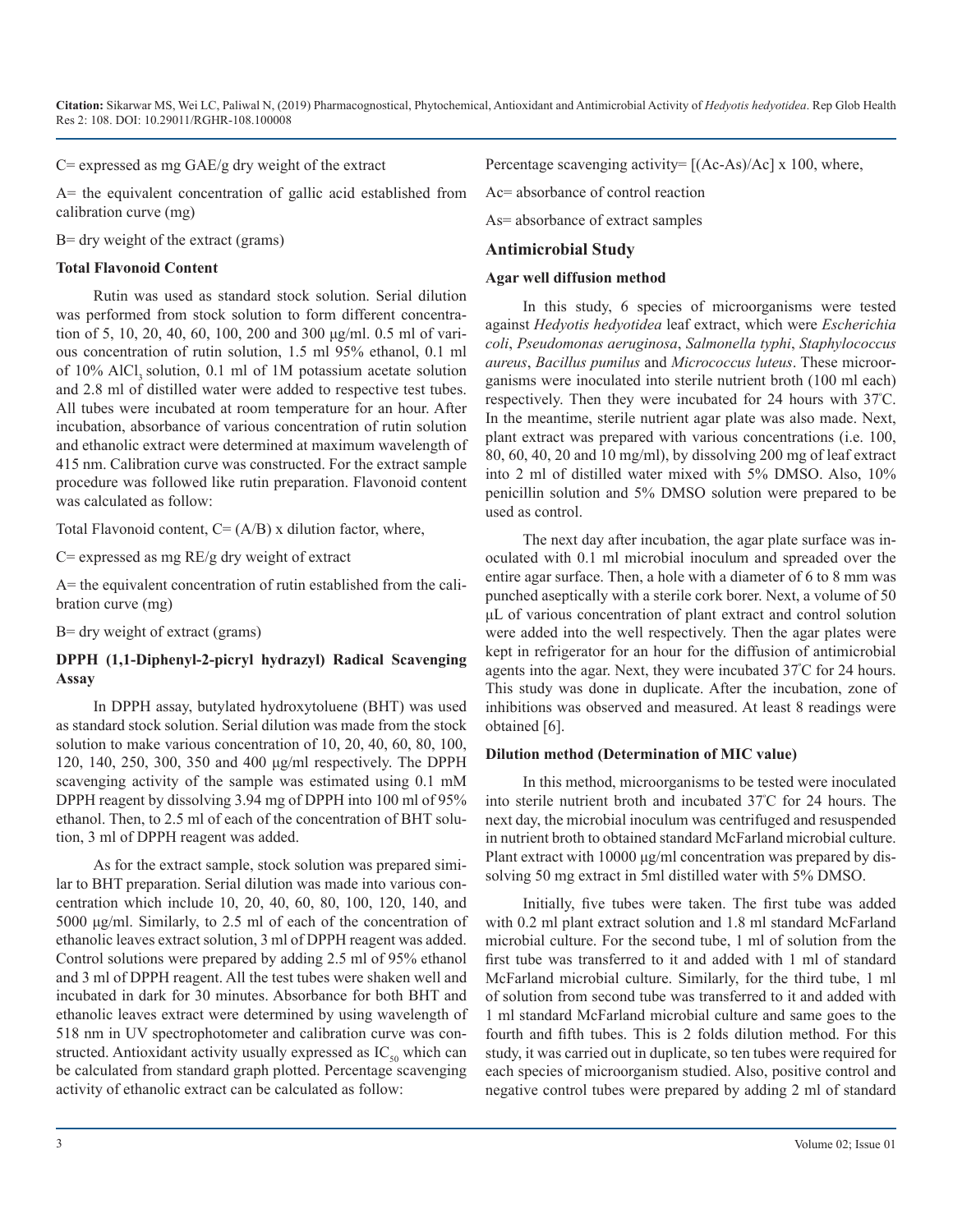McFarland microbial culture and 2 ml of nutrient broth into each test tube respectively. Finally, all the tubes were incubated 37<sup>º</sup> C for 24 hours and any growth of microorganism were observed.

#### **Results**

Herbarium Voucher Specimen Accession Number was assigned as AIMST/FOP/33. In morphology, leaves were light green in colour and 6-10 cm in length 2-3 cm width. Pattern of leaves were opposite with interpetiolar stipule, pinnate venation, ventral surface of leaves was shiny and waxy whereas dorsal surface was pale green. Odour was characteristic and strong.

Microscopic studies showed the presence of cuticle, palisade cells, lignified annular type xylem vessel, reticulate type xylem vessel, vascular bundle with xylem & phloem, parenchymatous cells, oil cells, single layer epidermis, chlorenchyma, mucilage, starch grains, needle shape calcium oxalate crystals after treating  $60\%$  H<sub>2</sub>SO<sub>4</sub> and anomocytic stomata.

In physico-chemical study, extractive value results for alcohol-soluble, water-soluble, chloroform-soluble and petroleum ether- soluble extractive were found to be 11, 14, 7 and 2% respectively. Loss on drying was found to be 11.33%. Total ash value was 16.50%. foreign organic matter was 2.40%. No fluorescence was shown by drug in fluorescence analysis. TLC results the presence of 5 compounds with Rf values of 0.264, 0.375, 0.528, 0.194 and 0.431in Butanol: Acetic Acid: Water 4: 1: 0.5 solvent system (Table 1).

| <b>Concentration</b><br>$(\mu g/ml)$ | Absorbance | <b>Total Phenolic Content</b><br>(GAE/g) |
|--------------------------------------|------------|------------------------------------------|
|                                      | 0.191      | $5.93 \text{ mg}$                        |
|                                      | 0.198      | $7.2 \text{ mg}$                         |

**Table 1:** Concentration and corresponding absorbance of *Hedyotis hedyotidea* leaf extract.

Phytochemical analysis results shown the presence of carbohydrates, protein, anthraquinone glycosides, steroids, flavonoid, alkaloids, tannins and phenolic compounds.

#### **Total Phenolic Content**



**Graph 1:** Standard Graph of Gallic Acid.

#### **Total Flavonoid content**





## **Antioxidant Studies**

#### **DPPH scavenging activity**



#### **Graph 3:** Percentage scavenging activity of BHT.

IC<sub>50</sub> of BHT was found to be 237.15  $\mu$ g/ml



**Graph 4:** Percentage scavenging activity of *Hedyotis hedyotidea* leaf extract.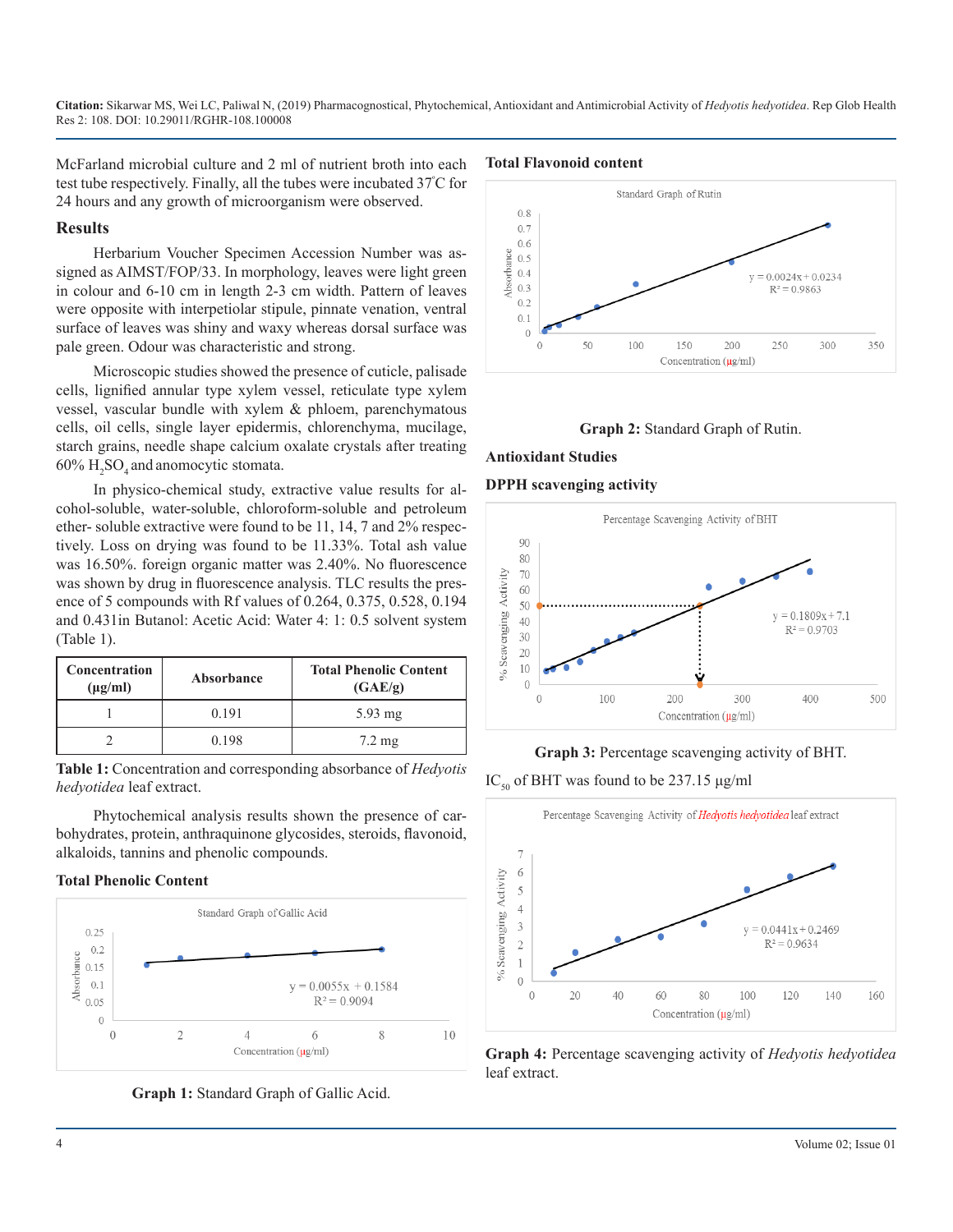

**Graph 5:** Comparison of percentage scavenging activity of standard BHT and *Hedyotis hedyotidea* leaf extract.

IC<sub>50</sub> of BHT was found to be 237.15 μg/ml

#### **Antimicrobial Study**

#### **Agar well diffusion method (Determination of zone of inhibition)**

Four species of microorganism *Escherichia coli*, *Pseudomonas aeruginosa*, *Salmonella typhi* and *Micrococcus luteus* shown negative results whereas two species of microorganism *Staphylococcus aureus* and *Bacillus pumilus* shown zone of inhibition.

For *Staphylococcus aureus* penicillin (control) shown zone of inhibition with average diameter of 6.86 cm whereas plant extract 40 mg/ml shown average diameter of 1.74 cm 60 mg/ml average diameter of 2.46 cm, 80 mg/ml average diameter of 3.11 cm and 100 mg/ml shown average diameter of 1.56 cm of inhibition.



**Figure 2:** Antimicrobial effect of plant extract on *Staphylococcus aureus* by diffusion method.

For *Bacillus pumilus* penicillin (control) shown zone of inhibition with average diameter of 5.34 cm whereas plant extract 60 mg/ml shown average diameter of 1.92 cm and 80 mg/ml shown average diameter of 2.12 cm of inhibition.

For *Bacillus pumilus* penicillin (control) shown zone of inhibition with average diameter of 5.34 cm whereas plant extract 60 mg/ml shown average diameter of 1.92 cm and 80 mg/ml shown average diameter of 2.12 cm of inhibition.



**Figure 3:** Antimicrobial effect of plant extract on *Bacillus pumilus* by diffusion method.

#### **Discussion**

Herbarium voucher specimen of *Hedyotis hedyotidea* was prepared and submitted to the Herbaria of Faculty of Pharmacy (FOP), AIMST University, Malaysia. Herbarium voucher specimen accession number AIMST/FOP/33 was assigned to the specimen.

Morphology of the plant was observed by the help of magnifying glasses. The plant has close resemblance to plants within the family of Rubiaceae (i.e. opposite leaves with stipule, interpetiolar stipules).

Microscopical structures observed in *Hedyotis hedyotidea* leaf are vascular bundle (xylem and phloem), epidermis, collenchyma, parenchyma, palisade cells, cuticle, chlorenchyma, needle shape crystals, starch grains, oil cells and mucilage. In powder microscopy, structures observed are fibers, annular xylem, uncoiled xylem, and reticulate xylem. Besides *Hedyotis hedyotidea* leaf are having anomocytic type of stomata. Anomocytic stomata is the stoma surrounded by a limited number of subsidiary cells which are quite alike the remaining epidermal cells. The accessory or subsidiary cells are five in number.

Extractive values give idea about the nature of the chemical constituents present in a crude drug. It is also useful for the estima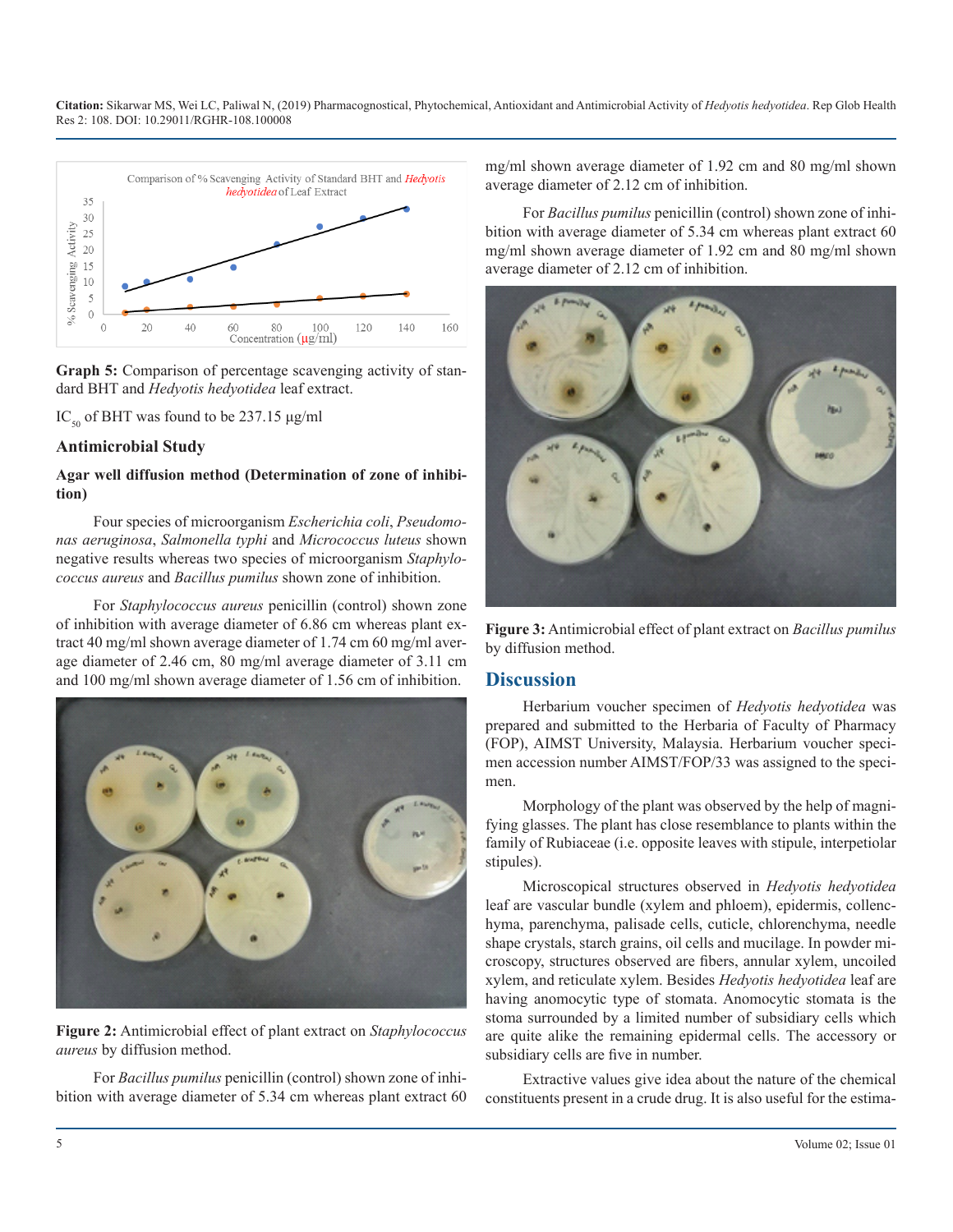tion of constituents extracted with the solvent used for extraction. In this study, water-soluble extractive value was found to be highest followed by alcohol-soluble extractive hence this study also assisted us in selection of solvent used for extraction of the plant constituents by using Soxhlet extraction.

Loss on drying is a gravimetric method and it determines the amount of volatile matter of any kind (including water) that can be driven off from the plant sample. Next, the moisture content of 10% and below is the recommended value for drying of leaves and for powder production [7]. In this study, the moisture content is 11.33% which is higher than it should be. This could be because of insufficient drying of leaf powder and there is greater amount of moisture content.

Ash values used to determine quality and purity of crude drug and to establish the identity of it. After complete burning, ash value obtained for leaves of *Hedyotis hedyotidea* was 16.50%. A high ash value indicates that it may be due to the consequences of contamination, substitution, adulteration, or carelessness in preparing the drug or drug combinations. It was found that the individual drugs usually have total ash values in the range from 4.18 to 14.47% w/w [8]. In this study, the percentage showed higher than average amount which could be due to the fact that the plant has relatively higher inorganic matter content. Ash values would have been better if done with muffle furnace.

Foreign organic matter is parts of the organs of the crude drug other than those named in definition and description of drug are defined as foreign organic matter. From this study, foreign organic matter is 2.40% which mostly consists of soils and spider web adhered to the leaf surface.

Fluorescence is the phenomenon exhibited both in visible and UV- light by various chemical constituents present in the plant material. Fluorescence analysis of *Hedyotis hedyotidea* was carried out. It was found that the plant powder fluoresces when added with glacial acetic acid under wavelength of 365 nm of UV light. Acetic acid-water solution excited by Ultra Violet (UV) light when the exciting light wavelength is longer than 246 nm [9]. Orange red fluorescence which was observed indicates the present of complex nitrogenous compounds and phytochemical analysis result is also support this finding by showing positive results for alkaloids.

Samples of all the fresh leaf extracts were prepared with ethanol solvents 70% were spotted onto the TLC plate as a single spot with capillary tubes. After trying different solvent systems by trial and error method, a suitable solvent system was selected. Among these, two solvent systems showed some separation under ultraviolet light which were Butanol: Ethanol: Water (5:1:1.1) and Butanol: Acetic acid: Water (4:1:0.5). Seven compounds were separated with  $R_f$  values of 0.225, 0.366, 0.264, 0.375, 0.528, 0.194 and 0.431.

Phytochemicals analysis showed the presence of reducing sugars, gums, proteins, deoxysugar which is component of glycoside, antraquinone glycosides, steroids, flavonoids, alkaloids and phenolic compounds. In addition to these, *Hedyotis hedyotidea* is well-known with its iridoid glycosides and triterpenoids.

Total phenolic content is an assay to determine the quantity of polyphenol in a sample. The basic mechanism is an oxidation/ reduction reaction between the Folin-Ciocalteu reagent and phenolic compounds present in the sample which results in the formation of a blue colour complex that absorbs radiation and allows quantification by UV spectrophotometry at 750 nm. The reaction forms a blue chromophore, where the maximum absorption of the resulting chromophores depends on the alkaline solution and the concentration of phenolic compounds in the sample. The higher the amount of phenols in the sample, the higher the intensity of the blue colour. *Hedyotis hedyotidea* extract showed total phenolic content 5.93 mg GAE/g at concentration of 1 μg/ml while 7.20 mg GAE/g at concentration of 2 μg/ml. This indicates that leaf extract contains some amount of polyphenols content. Low contents of phenolic compounds indicated that these compounds contribute to mild antioxidant activity. Plant polyphenols with antioxidant capacity could scavenge reactive chemical species as well as minimise oxidative damage resulting from excessive light exposure [10].

Flavonoids are determined by using reagents 10% Aluminium chloride along with 1M potassium acetate, ethanol and water mixed with plant samples. Formation of an acid stable complex between the aluminium ion and the C-4 keto groups and either C-3 or C-5 hydroxyl group of flavones and flavonols results in yellow colour formation. *Hedyotis hedyotidea* showed total flavonoid content of 1.083 mg RE/g at concentration of 1000 μg/ml while total phenolic content of 7.75 mg RE/g at concentration of 2000 μg/ml. This indicates that leaf extract does contain some amount flavonoids.

In DPPH radical scavenging activity assay 0.1 mM DPPH reagent was used. By comparing the percentage scavenging activity standard BHT (butylated hydroxytoluene) and percentage scavenging activity of *Hedyotis hedyotidea* leaf extract, it was found that *Hedyotis hedyotidea* was having much lesser antioxidant activity than that of BHT. IC<sub>50</sub> for standard BHT was found to be 237.15 μg/ml.

In Antimicrobial studies, six species of microorganisms *Escherichia coli*, *Pseudomonas aeruginosa*, *Salmonella typhi*, *Staphylococcus aureus*, *Bacillus pumilus* and *Micrococcus luteus* were taken. However, only two species *Staphylococcus aureus* and *Bacillus pumilus* shown positive results with significant zone of inhibition surrounded the well containing plant extract. In this study, 10% penicillin was used as control. Also, 5% DMSO (Dimethyl Sulfoxide) was used as solubilizing agent to assist the plant extract to be dissolved completely in water. *Hedyotis hedyotidea* leaf ex-